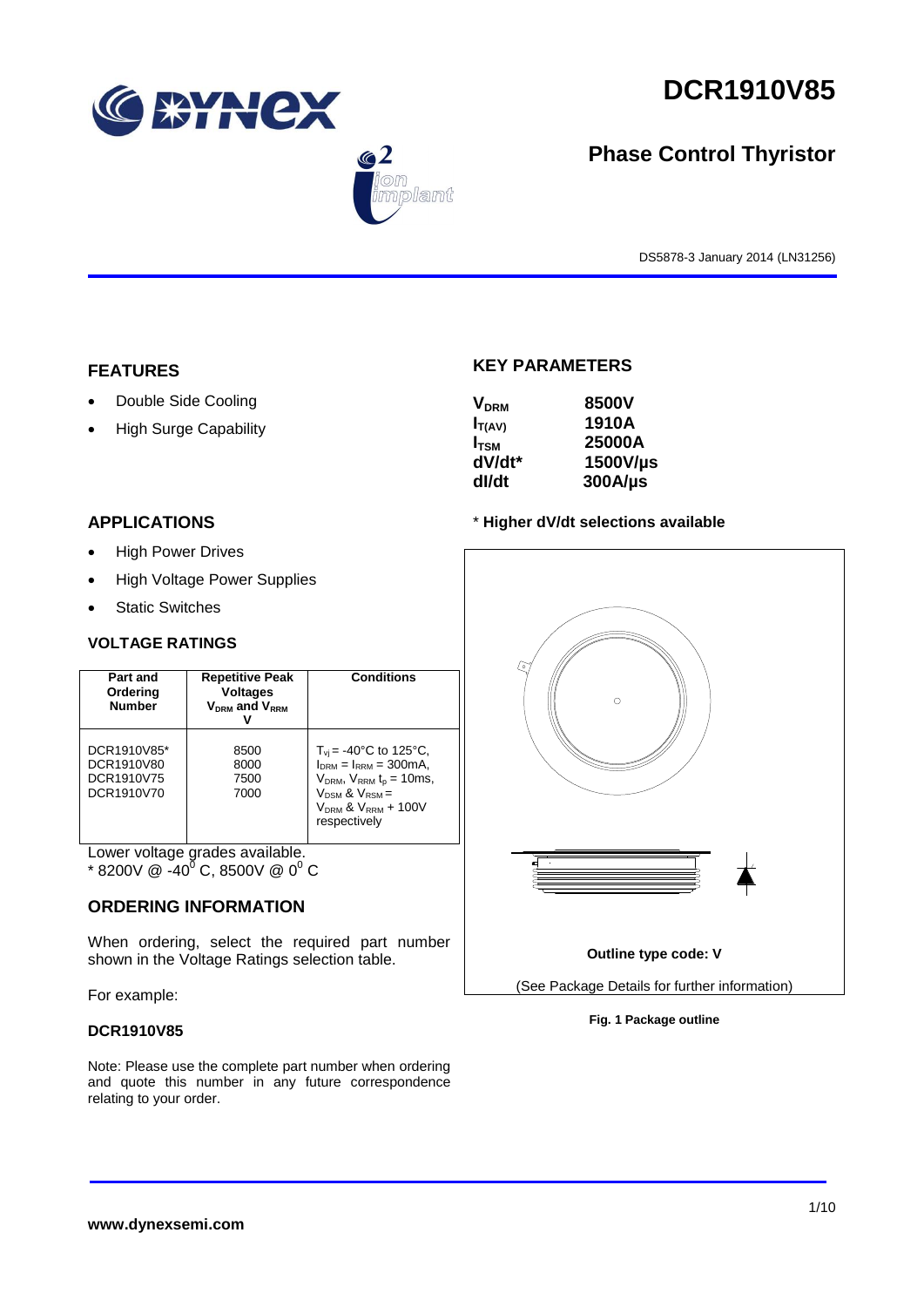



# **CURRENT RATINGS**

**Tcase = 60°C unless stated otherwise**

| Symbol                    | <b>Parameter</b>                     | <b>Test Conditions</b>   |      | <b>Units</b> |
|---------------------------|--------------------------------------|--------------------------|------|--------------|
| <b>Double Side Cooled</b> |                                      |                          |      |              |
| $I_{T(AV)}$               | Mean on-state current                | Half wave resistive load | 1910 | A            |
| I <sub>T(RMS)</sub>       | <b>RMS</b> value                     | -                        | 3000 | Α            |
| Iт                        | Continuous (direct) on-state current |                          | 2975 | Α            |

### **SURGE RATINGS**

| Symbol      | <b>Parameter</b>                        | <b>Test Conditions</b>                            | Max.  | Units             |
|-------------|-----------------------------------------|---------------------------------------------------|-------|-------------------|
| <b>ITSM</b> | Surge (non-repetitive) on-state current | 10ms half sine, $T_{\text{case}} = 125^{\circ}$ C | 25.0  | kA                |
| $l^2t$      | $I2t$ for fusing                        | $V_R = 0$                                         | 3.125 | MA <sup>2</sup> s |

# **THERMAL AND MECHANICAL RATINGS**

| Symbol                         | <b>Parameter</b>                      | <b>Test Conditions</b>                      |             | Min.           | Max.    | <b>Units</b> |
|--------------------------------|---------------------------------------|---------------------------------------------|-------------|----------------|---------|--------------|
| $R_{th(j-c)}$                  | Thermal resistance – junction to case | DC<br>Double side cooled                    |             |                | 0.00746 | °C/W         |
|                                |                                       | Single side cooled                          | Anode DC    | ٠              | 0.0130  | °C/W         |
|                                |                                       |                                             | Cathode DC  | $\blacksquare$ | 0.0178  | °C/W         |
| $R_{th(c-h)}$                  | Thermal resistance – case to heatsink | Clamping force 54.0kN<br>Double side        |             | $\blacksquare$ | 0.002   | °C/W         |
|                                |                                       | (with mounting compound)                    | Single side |                | 0.004   | °C/W         |
| $T_{\rm\scriptscriptstyle VI}$ | Virtual junction temperature          | Blocking V <sub>DRM</sub> / <sub>VRRM</sub> |             |                | 125     | °C           |
| $T_{\text{stg}}$               | Storage temperature range             |                                             |             | $-55$          | 125     | °C           |
| $F_m$                          | Clamping force                        |                                             |             | 48             | 59      | kN           |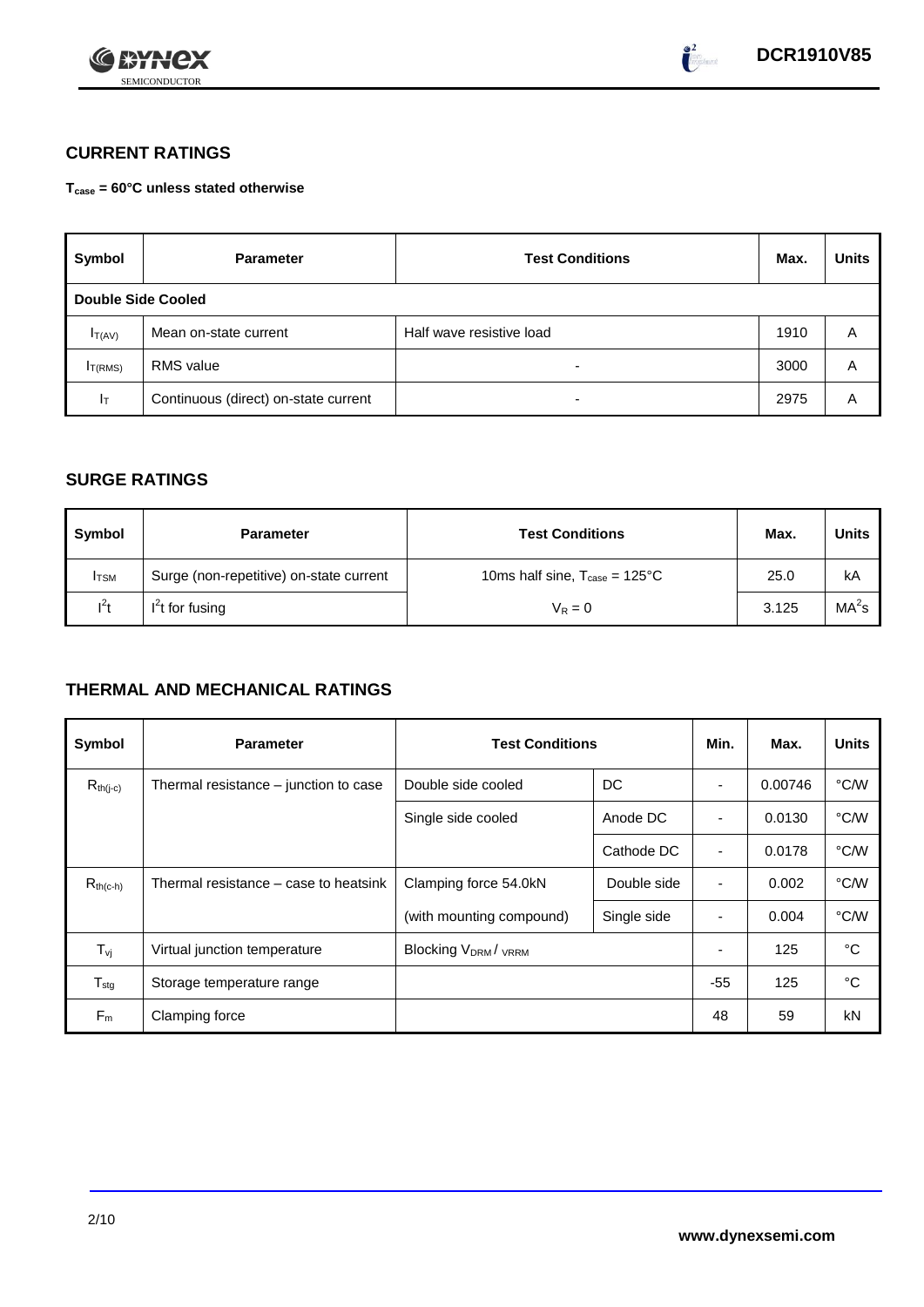

# **DYNAMIC CHARACTERISTICS**

| Symbol           | <b>Parameter</b>                              |                                                                         | <b>Test Conditions</b> |                          | Max.  | <b>Units</b> |
|------------------|-----------------------------------------------|-------------------------------------------------------------------------|------------------------|--------------------------|-------|--------------|
| <b>IRRM/IDRM</b> | Peak reverse and off-state current            | At $V_{RRM}/V_{DRM}$ , $T_{case} = 125^{\circ}C$                        |                        | $\overline{\phantom{a}}$ | 300   | mA           |
| dV/dt            | Max. linear rate of rise of off-state voltage | To 67% $V_{DRM}$ , T <sub>i</sub> = 125°C, gate open                    |                        | $\overline{\phantom{a}}$ | 1500  | $V/\mu s$    |
| dl/dt            | Rate of rise of on-state current              | From 67% $V_{DRM}$ to 2x $I_{T(AV)}$                                    | Repetitive 50Hz        | $\overline{\phantom{a}}$ | 150   | $A/\mu s$    |
|                  |                                               | Gate source 30V, 10 $\Omega$ ,                                          | Non-repetitive         |                          | 300   | $A/\mu s$    |
|                  |                                               | $t_r < 0.5 \mu s$ , $T_i = 125$ °C                                      |                        |                          |       |              |
| $V_{T(TO)}$      | Threshold voltage - Low level                 | 100A to1000A at $T_{\text{case}} = 125^{\circ}C$                        |                        | $\blacksquare$           | 0.9   | $\vee$       |
|                  | Threshold voltage - High level                | 1000A to 7200A at $T_{\text{case}} = 125^{\circ}C$                      |                        | $\overline{\phantom{a}}$ | 1.3   | $\vee$       |
| $r_{\text{T}}$   | On-state slope resistance - Low level         | 100A to 1000A at $T_{\text{case}} = 125^{\circ}$ C                      |                        | $\overline{\phantom{a}}$ | 0.888 | $m\Omega$    |
|                  | On-state slope resistance - High level        | 1000A to 7200A at $T_{\text{case}} = 125^{\circ}C$                      |                        | $\overline{\phantom{a}}$ | 0.55  | $m\Omega$    |
| $t_{\text{qd}}$  | Delay time                                    | $V_D = 67\%$ V <sub>DRM</sub> , gate source 30V, 10 $\Omega$            |                        |                          | 3     | μs           |
|                  |                                               | $t_r = 0.5 \mu s$ , $T_i = 25^{\circ}C$                                 |                        |                          |       |              |
| $t_{q}$          | Turn-off time                                 | $T_i$ = 125°C, $V_R$ = 200V, dl/dt = 1A/µs,                             |                        |                          | 1200  | μs           |
|                  |                                               | $dV_{DR}/dt = 20V/\mu s$ linear                                         |                        |                          |       |              |
| $Q_{\rm S}$      | Stored charge                                 | $I_T = 2000A$ , $T_i = 125^{\circ}C$ , dl/dt – 1A/µs,                   |                        | 4800                     | 8000  | μC           |
| IL.              | Latching current                              | $T_i = 25^{\circ}C$ , $V_D = 5V$                                        |                        | $\overline{\phantom{a}}$ | 3     | A            |
| Iн               | Holding current                               | $T_i = 25^{\circ}C$ , $R_{G-K} = \infty$ , $I_{TM} = 500A$ , $I_T = 5A$ |                        |                          | 300   | mA           |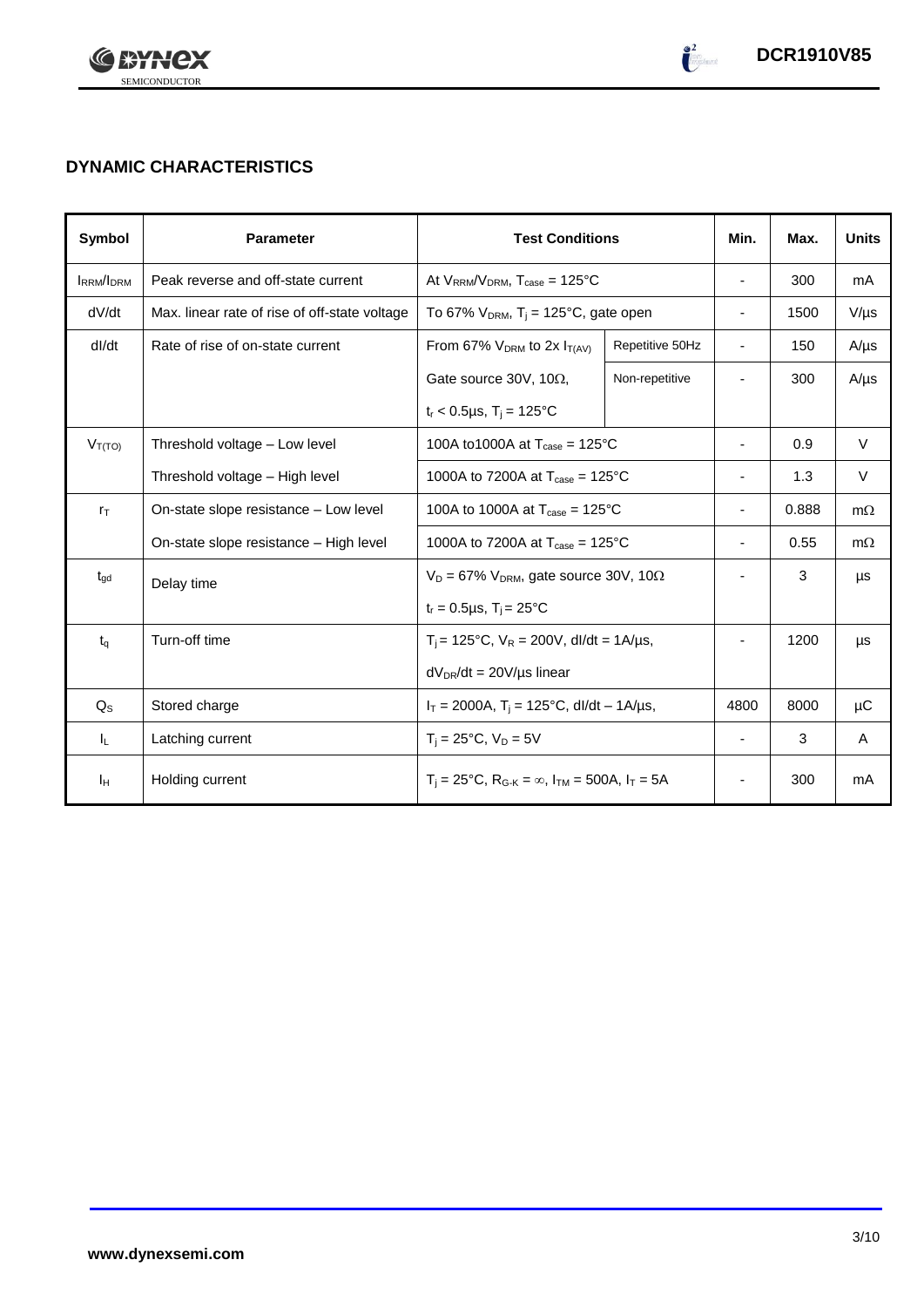

 $\bullet^2$ 

# **GATE TRIGGER CHARACTERISTICS AND RATINGS**

| Symbol          | <b>Parameter</b>         | <b>Test Conditions</b>                       | Max. | <b>Units</b> |
|-----------------|--------------------------|----------------------------------------------|------|--------------|
| V <sub>GT</sub> | Gate trigger voltage     | $V_{DRM} = 5V$ , $T_{case} = 25^{\circ}C$    | 1.5  | V            |
| VGD             | Gate non-trigger voltage | At 50% $V_{DRM}$ , $T_{case} = 125^{\circ}C$ | 0.4  | V            |
| IGТ             | Gate trigger current     | $V_{DRM}$ = 5V, $T_{case}$ = 25°C            | 400  | mA           |
| lgd             | Gate non-trigger current | At 50% $V_{DRM}$ , $T_{case} = 125$ °C       | 15   | mA           |

## **CURVES**



### **Fig.2 Maximum & minimum on-state characteristics**

 $V_{TM}$  **EQUATION** Where  $A = 0.398265$  $B = 0.121095$  $V_{TM} = A + B\ln(I_T) + C.I_T + D.\sqrt{I_T}$  C = 0.000524  $D = -0.000007$ these values are valid for  $T_i = 125^{\circ}$ C for  $I_T$  500A to 7200A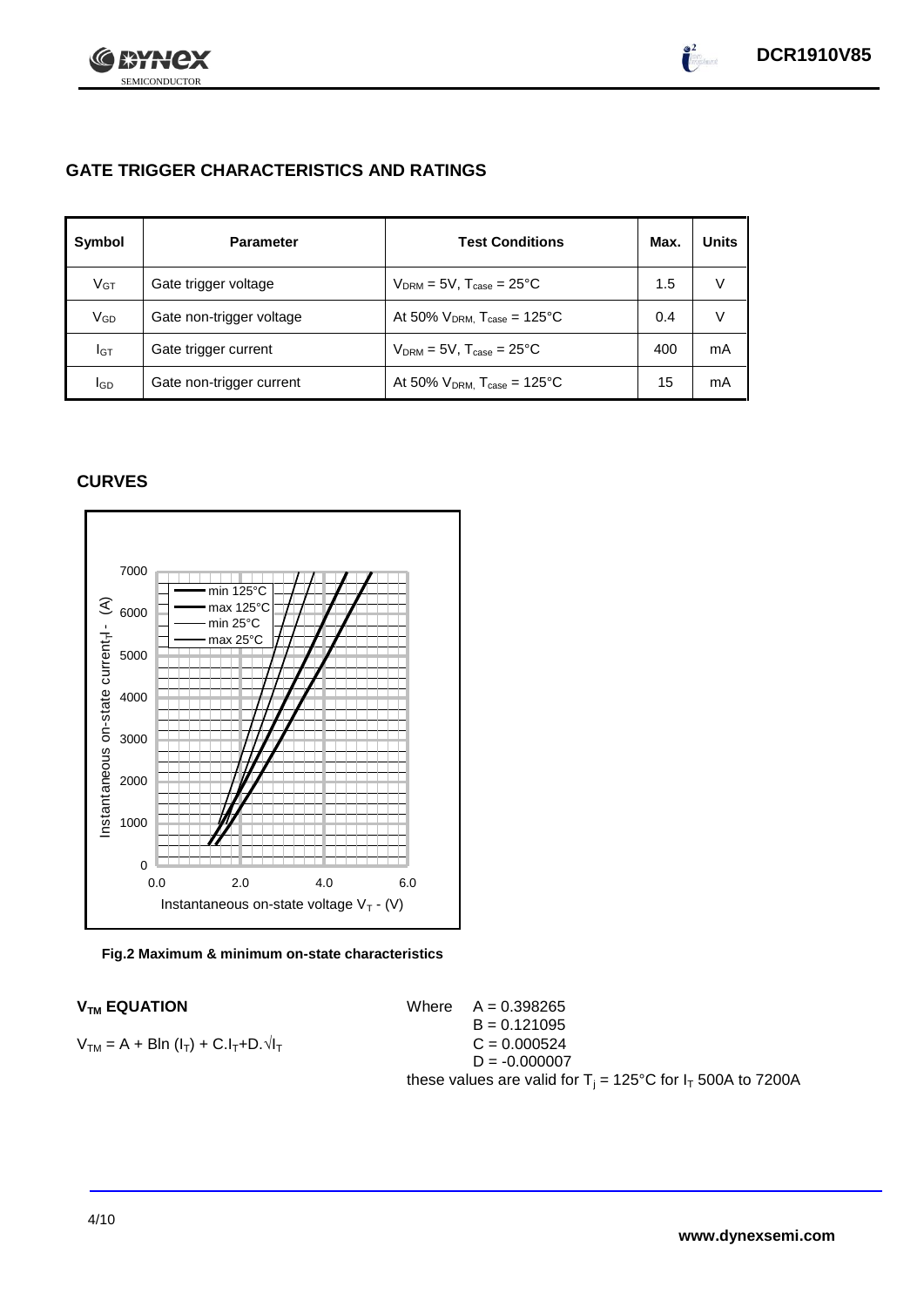



**Fig.5 Maximum permissible heatsink temperature, double side cooled – sine wave**



**DCR1910V85**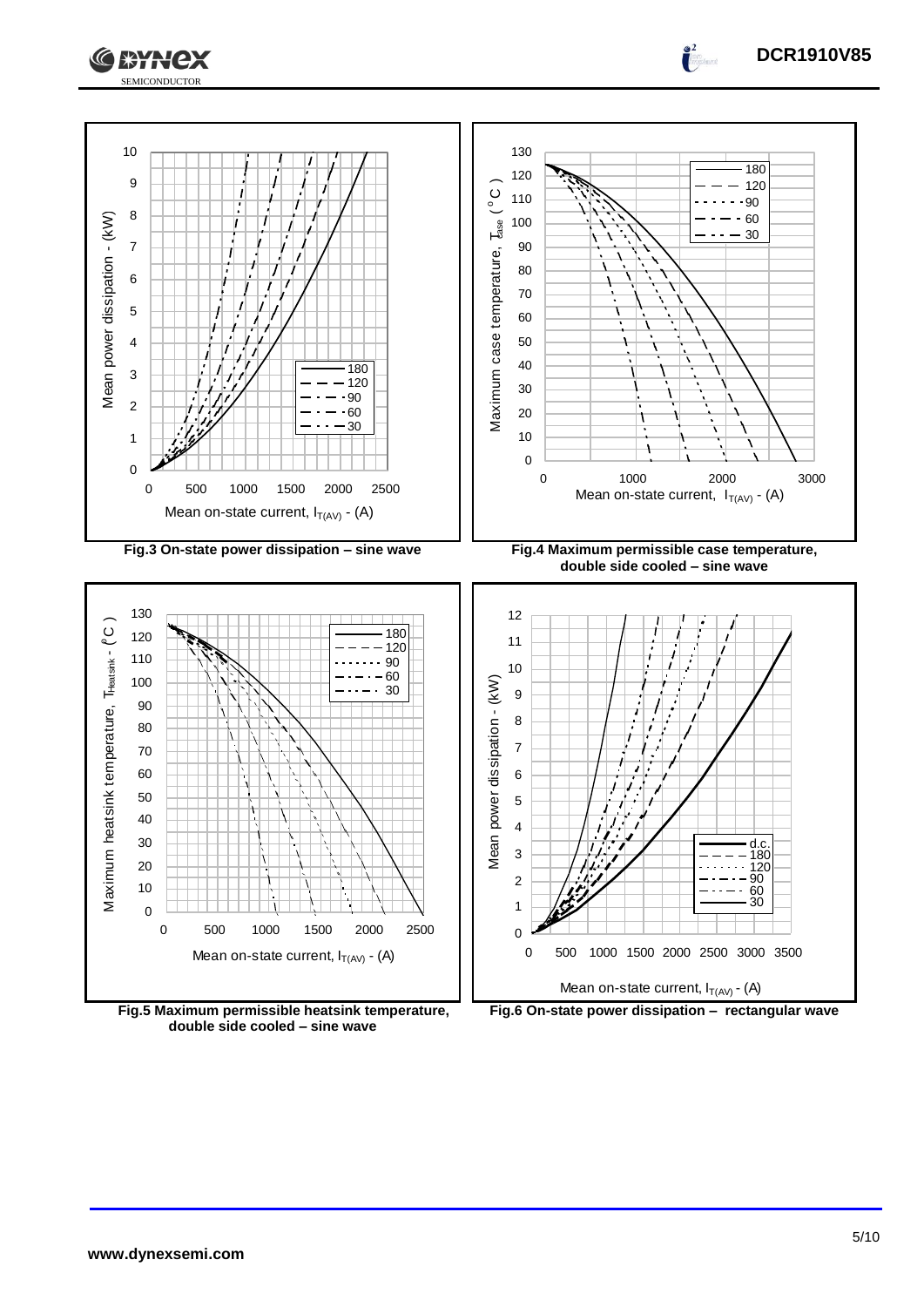



**double side cooled – rectangular wave**



1 2 3 4 **Double side cooled**  $R_i$  (°C/kW) 0.9206 1.8299 3.4022 1.3044  $T_i(s)$ 0.0076807 0.0579454 0.4078613 1.208 node side cooled  $R_i$  (°C/kW)  $\begin{array}{|c|c|c|c|c|c|c|c|} \hline 0.9032 & 1.6719 & 3.0101 & 7.4269 \ \hline \end{array}$  $\overline{I_i(s)}$  (s) 0.0075871 0.0536531 0.3144537 5.624 cathode side cooled  $R_i$  (°C/kW)  $0.9478$  2.0661 1.6884 13.084  $\overline{I}$ : (s) (s) 0.0078442 0.0645541 0.3894389 4.1447

 $Z_{\text{th}} = \sum [R_i \times (1 - \exp. (t/t_i))]$  [1]

**DCR1910V85**

 $\int_0^2$ 

 $\Delta R_{th(i-c)}$  Conduction

Tables show the increments of thermal resistance  $R_{th(j-c)}$  when the device operates at conduction angles other than d.c.

| Double side cooling |                     | Anode Side Cooling |                  |                            |       | Cathode Sided Cooling |             |       |                     |
|---------------------|---------------------|--------------------|------------------|----------------------------|-------|-----------------------|-------------|-------|---------------------|
|                     | $\Delta Z_{th}$ (z) |                    |                  | $\Delta Z_{\text{th}}$ (z) |       |                       |             |       | $\Delta Z_{th}$ (z) |
| $\theta^{\circ}$    | sine.               | rect.              | $\theta^{\circ}$ | sine.                      | rect. |                       | $A^{\circ}$ | sine. | rect.               |
| 180                 | 1.34                | 0.88               | 180              | 1.34                       | 0.88  |                       | 180         | 1.33  | 0.88                |
| 120                 | 1.57                | 1.30               | 120              | 1.57                       | 1.30  |                       | 120         | 1.57  | 1.29                |
| 90                  | 1.83                | 1.54               | 90               | 1.84                       | 1.54  |                       | 90          | 1.83  | 1.53                |
| 60                  | 2.08                | 1.81               | 60               | 2.08                       | 1.81  |                       | 60          | 2.07  | 1.80                |
| 30                  | 2.27                | 2.11               | 30               | 2.28                       | 2.11  |                       | 30          | 2.26  | 2.10                |
| 15                  | 2.36                | 2.28               | 15               | 2.37                       | 2.28  |                       | 15          | 2.35  | 2.26                |
|                     |                     |                    |                  |                            |       |                       |             |       |                     |

**Fig.9 Maximum (limit) transient thermal impedance – junction to case (°C/kW)**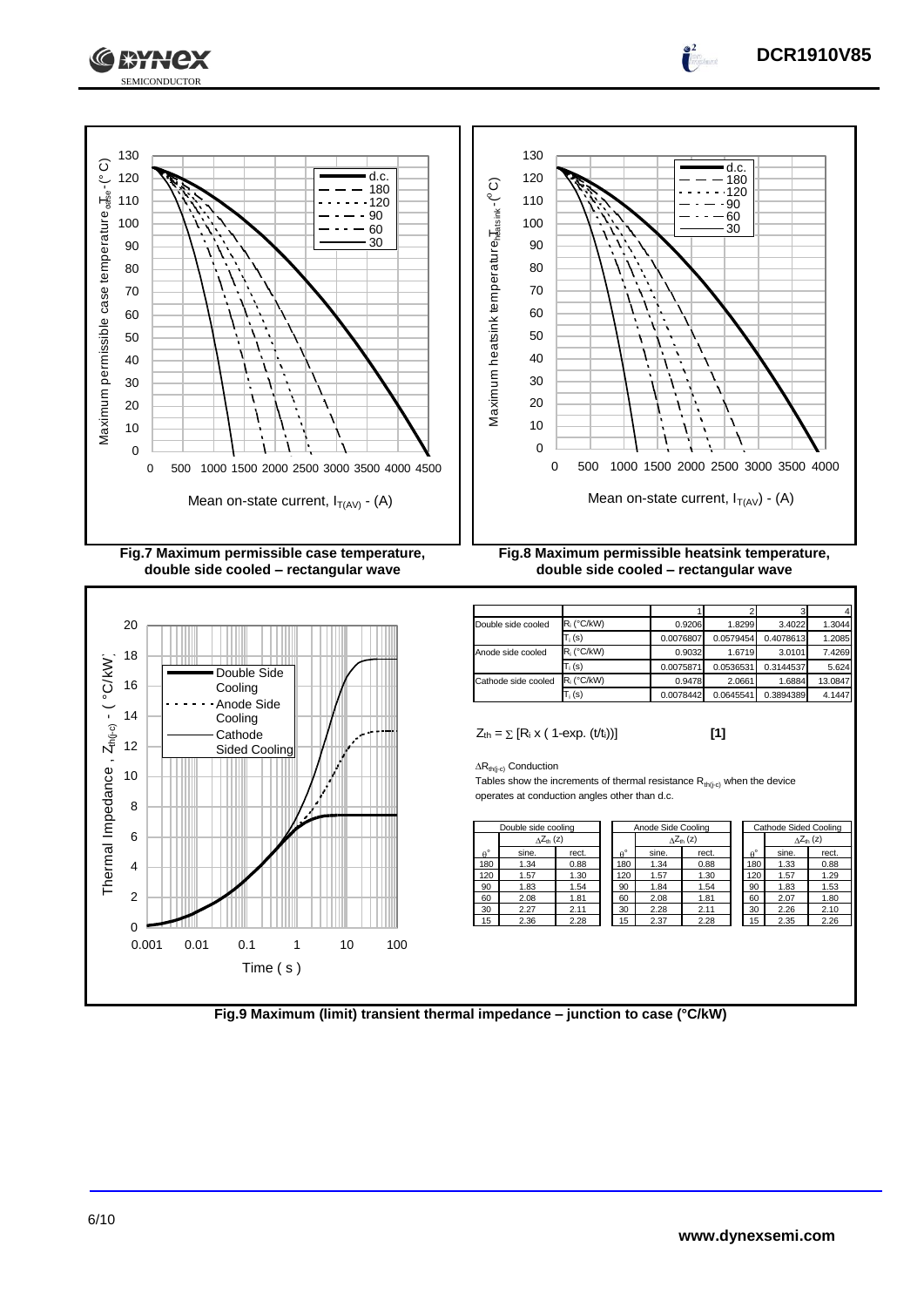



**DCR1910V85**

 $\int_0^2$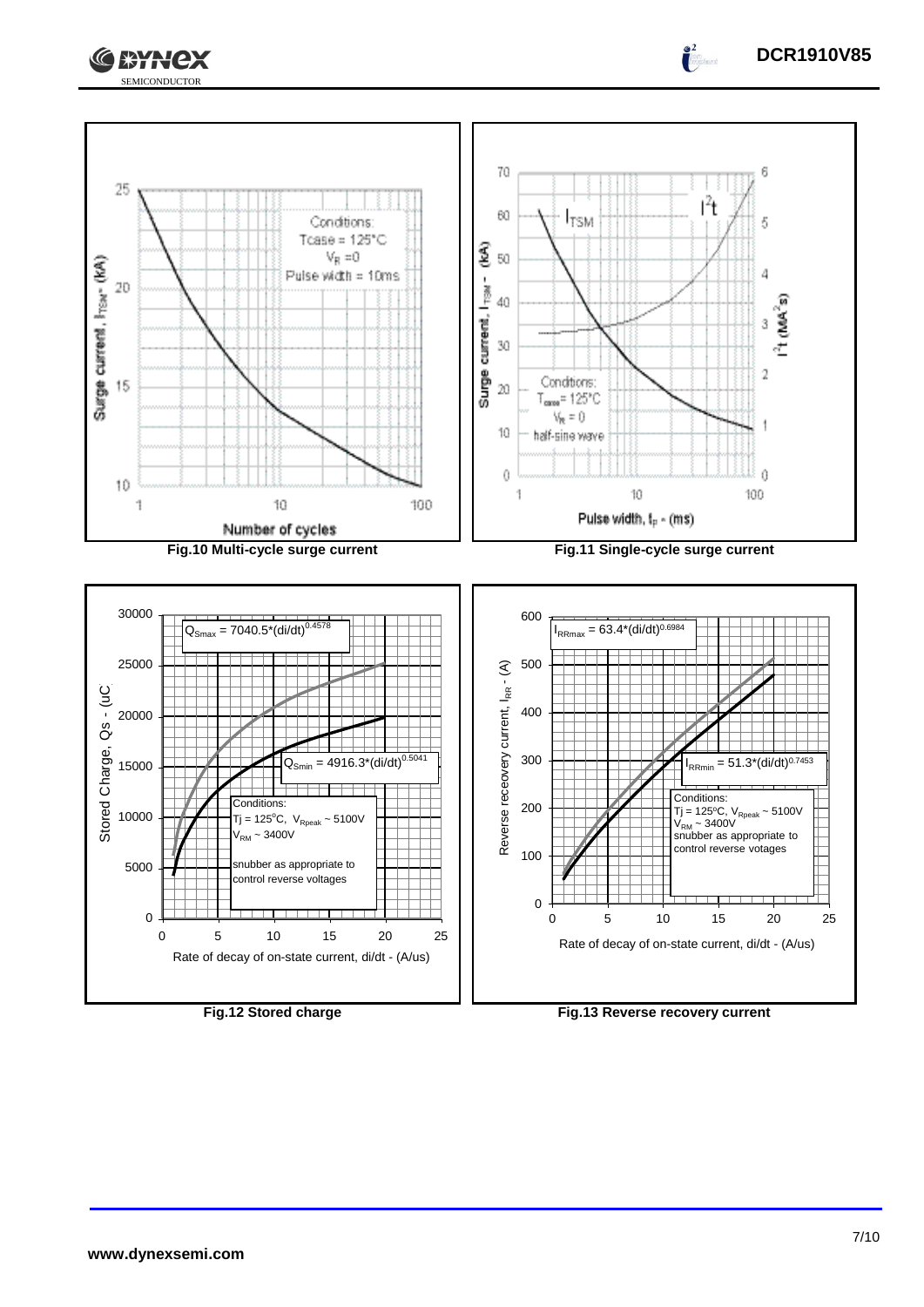



## **Fig. 15 Gate characteristics**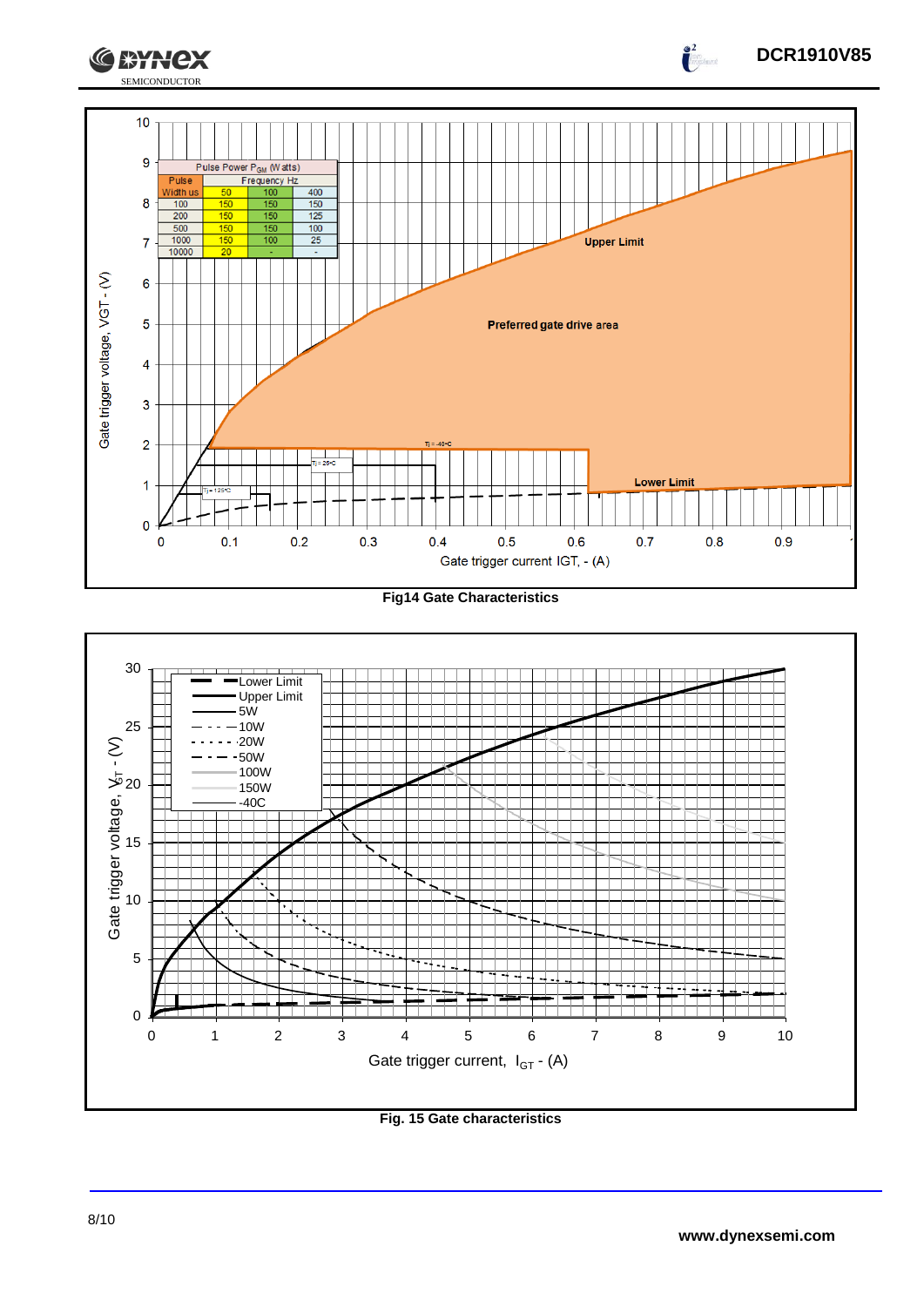

 $\int_0^2$ 

### **PACKAGE DETAILS**

For further package information, please contact Customer Services. All dimensions in mm, unless stated otherwise. DO NOT SCALE.



**Fig.16 Package outline**